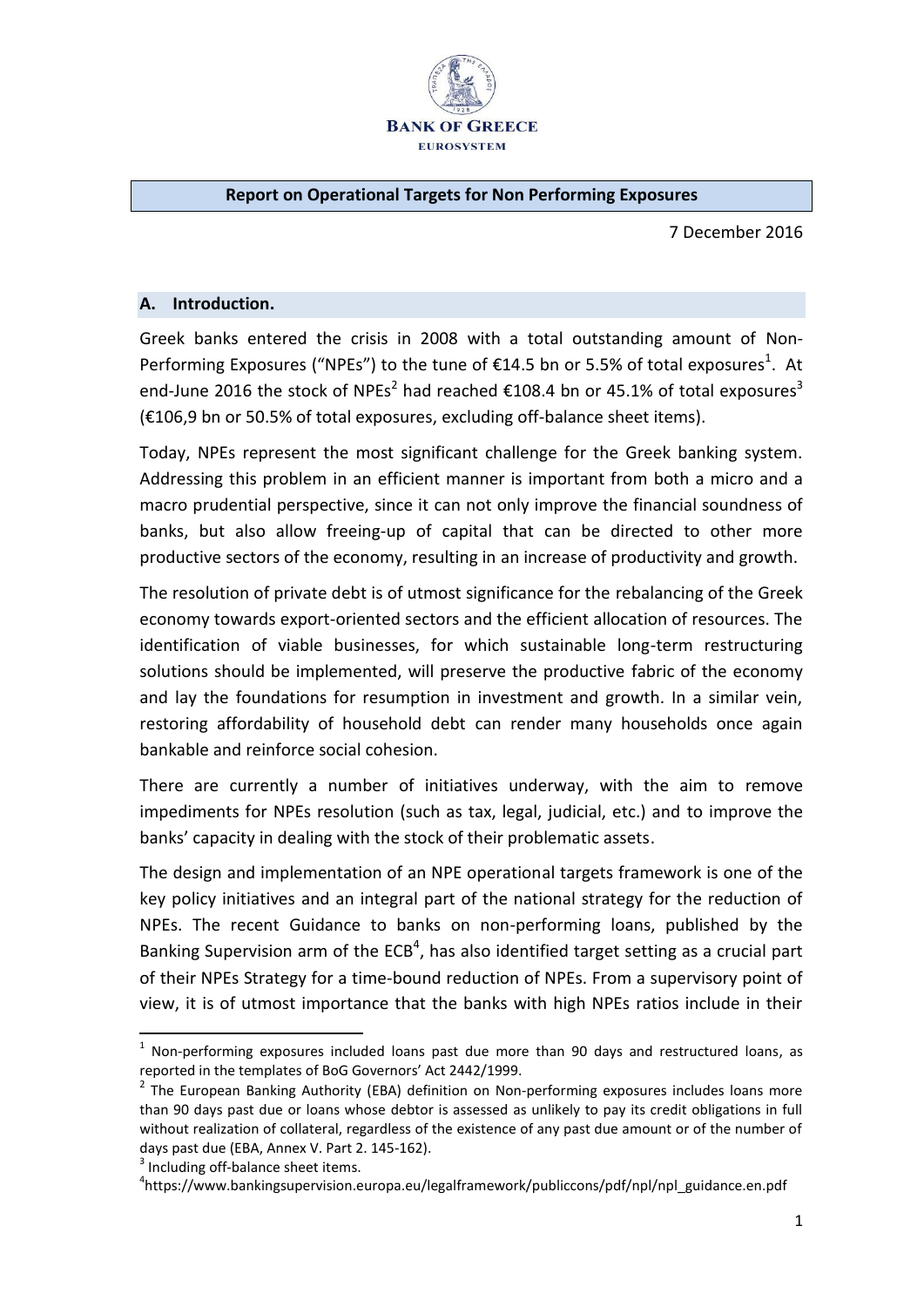

NPEs strategy concrete operational targets per asset class (e.g. business, mortgage etc.), per time horizon (e.g. short-term, medium-term) and per reduction implementation option (e.g. loan restructuring, collateral realization, loan sales etc.).

In this vein, the Bank of Greece, in close cooperation with the Banking Supervision arm of the European Central Bank ("ECB") has designed an NPE operational targets framework, supported by several Key Performance Indicators ("KPIs"). The selected targets and KPIs are both action-oriented and results-oriented and provide a granular view on the key asset quality metrics of the bank, on the management actions to reduce NPEs and on the effectiveness of these actions. In addition, following an extensive consultation with authorities and the industry, the reporting framework of the Bank of Greece has been upgraded<sup>5</sup> accordingly.

Banks agreed on ambitious but achievable targets, which were submitted at the end of September 2016, with a 3-year time horizon. They used quarterly projections for the four quarters of 2017 and yearly projections for 2018 and 2019. The targets have been fully embedded in the NPE and overall business strategy. The target-setting took into account the intrinsic characteristics of each banks portfolio, organization and capacity. Banks have developed tailored models to support them in appropriately calibrating the NPE operational targets, taking into account macroeconomic assumptions. The banks can adjust their targets, at the end of September each year, providing quarterly projections for the upcoming year. Additionally, they will be able to calibrate, if necessary, their existing targets.

The achievement of NPE operational targets will be monitored closely on a quarterly basis. Banks will submit, through the aforementioned prudential reporting, detailed information regarding the evolution of all NPE operational targets and key monitoring indicators within each quarter. Banks will also submit a note explaining the drivers for the evolution of NPE operational targets and explanations for any potential deviation (i.e. actual vs. targeted). The Bank of Greece, in cooperation with ECB Banking Supervision as appropriate, will assess banks' data and analysis and conduct meetings with relevant bank executives. It will also monitor closely the implementation of the NPE strategy and action plan of banks and might request, in cooperation with ECB Banking Supervision, additional corrective measures if deemed necessary. Moreover, the Bank of Greece will identify any potential remaining impediments to efficient NPL resolution and propose measures to address them.

-

<sup>5</sup> ECA 102/30.08.2016

<sup>(</sup>http://www.bankofgreece.gr/BogDocumentPEE/%CE%A0%CE%95%CE%95\_102\_30\_8\_2016.pdf) introduces an enhanced reporting framework for NPEs.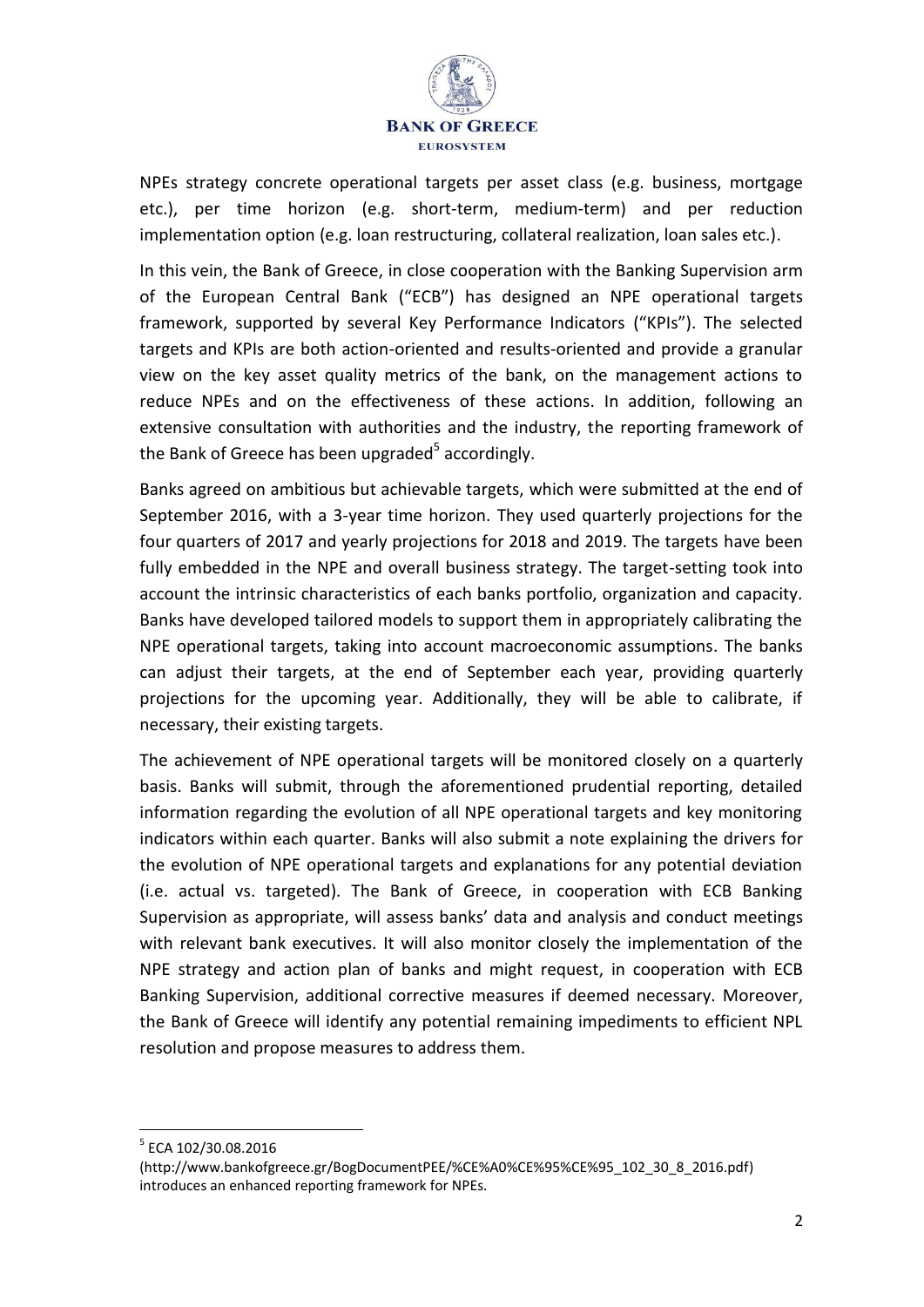

The scope of this report, to be published on a quarterly basis, is to provide an aggregate summary on the developments of the operational targets and selected KPIs. For this first report a technical background on the targets is also available. A more detailed analysis on the evolution of asset quality of Greek Banks is available in the Banking System Review and the Monetary Policy Reports of the Bank of Greece.

#### **B. Technical Background**

All Greek commercial and cooperative banks are included in the reporting perimeter.

The reporting perimeter is on an entity level basis and not on a consolidated group basis (i.e. "solo basis").

"Non Performing Exposures" ("NPEs") and "Non-performing Loans ("NPLs<sup>6</sup>"), for the purposes of target setting, refer to on-balance sheet items only.

NPEs are in agreement with EBA definition (EBA, Annex V. Part 2. 145-162).

The four systemic institutions<sup>7</sup> ("SIs") and the three High Priority Less Systemic Institutions<sup>8</sup> ("LSIs") are required to submit the full set of nine operational targets and KPIs, while the rest of the LSIs should only deliver a limited number of selected targets<sup>9</sup> and indicators.

The nine agreed operational targets are listed below:

- **Target 1: NPE Volume (Gross).**
- **Target 2: NPL Volume (Gross).**
- **Target 3**: Cash recoveries (collections, liquidations and sales) from NPEs / Total average NPEs
- **Target 4**: Volume of loans with long term modifications / NPE+ Performing Forborne Loans with long term modifications ("PF-LTM")
- **Target 5**: Volume of NPE >720 dpd not denounced<sup>10</sup> / (NPE >720 dpd not denounced + Denounced)
- Target 6: Volume of denounced loans for which legal action has been initiated / Total denounced loans
- **Target 7:** Volume of active NPE SMEs for which a viability analysis has been conducted in the last 12 months / Active NPE SMEs

<u>.</u>

 $<sup>6</sup>$  NPLs refer to loans more than 90 days past due.</sup>

 $<sup>7</sup>$  The four SIs namely are Piraeus Bank, National Bank of Greece, Alpha Bank and Eurobank.</sup>

 $^8$  High Priority LSIs are Attica Bank, Pancretan Bank and Chania Bank.

 $^9$  i.e. Target 1, Target 2, Target 4, Target 5 and Target 6, as listed below.

<sup>&</sup>lt;sup>10</sup> Denounced loans are loans whose contract has been called off (i.e. terminated) by the lender and the denouncement has been properly announced to the debtor.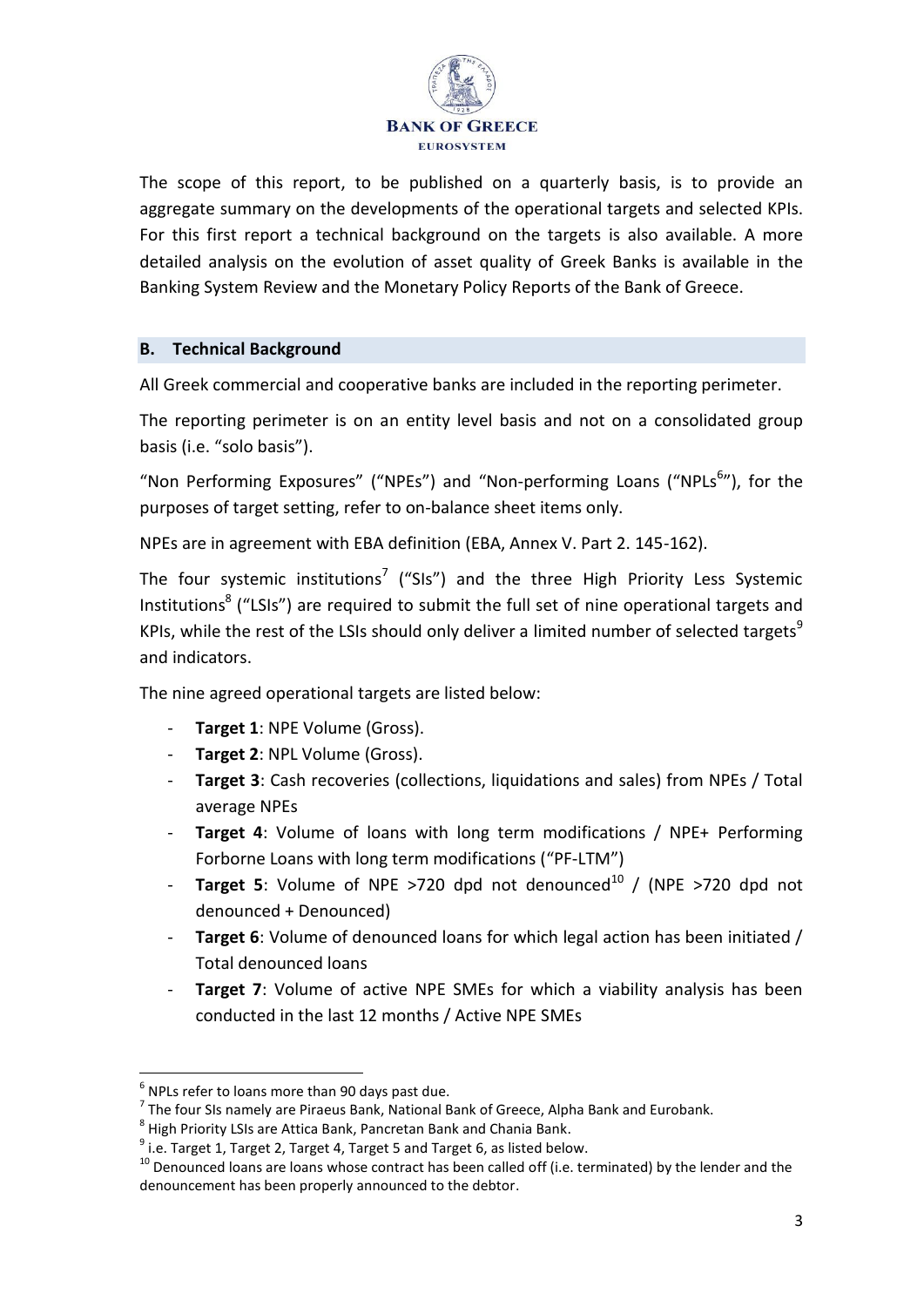

- **Target 8**: Volume of SME and Corporate NPE common borrowers<sup>11</sup> for which a common restructuring solution has been implemented
- **Target 9:** Volume of corporate NPE for which the bank(s) have engaged a specialist for the implementation of a company restructuring plan

Targets and KPIs are set in total portfolio level and per asset class:

- **Residential Loans**. In this section exposures to households for the acquisition or the maintenance / refurbishment of residential property are included.
- **Consumer Loans.** This section includes secured and unsecured exposures to households for the coverage of consumer needs in the form of revolving credit (i.e. credit cards, overdrafts and revolving consumer loans) and non-revolving credit (i.e. exposures to households for the coverage of consumer needs with a predetermined amortization repayment schedule).
- **Business Loans.** This section includes exposures to businesses as described below:
	- o **Small Business & Professionals – SBPs**. Credit exposures to professionals and businesses with turnover less than 2.5 million euro.
	- o **Small & Medium Enterprises SMEs.** Credit exposures to businesses with turnover above 2.5 million euro and below 50 million euro.
	- o **Corporate.** Credit exposures to businesses with turnover above 50 million euro.
	- o **Shipping Finance.** Credit exposures to shipping finance.

# **C. Operational Targets set by the banks**

In September 2016 banks submitted their operational targets for NPEs on the basis of their own macroeconomic assumptions and NPEs' strategy. The table below summarizes the development of key operational targets and metrics for the **total portfolio** for the period June 2016 up to December 2019 (amounts are in €billion):

| A.-Result oriented operational<br>targets | Q <sub>2</sub><br>2016 | Q <sub>3</sub><br>2016 | Q <sub>4</sub><br>2016 | Q1<br>2017 | Q <sub>2</sub><br>2017 | Q <sub>3</sub><br>2017 | Q4<br>2017 | 2018 | 2019 |
|-------------------------------------------|------------------------|------------------------|------------------------|------------|------------------------|------------------------|------------|------|------|
| Target 1: NPE Volume (Gross)              | 106.9                  | 106.9                  | 105.8                  | 105.2      | 103.4                  | 102.0                  | 98.2       | 83.3 | 66.7 |
| Monitoring: NPE Ratio                     | 51%                    | 51%                    | 51%                    | 51%        | 50%                    | 50%                    | 48%        | 42%  | 34%  |
| <b>Target 2: NPL Volume (Gross)</b>       | 78.3                   | 78.1                   | 76.3                   | 74.7       | 72.4                   | 70.5                   | 65.9       | 53.0 | 40.2 |
| Monitoring: NPL Ratio                     | 37%                    | 37%                    | 36%                    | 36%        | 35%                    | 34%                    | 32%        | 27%  | 20%  |

- $11$  Debtors are considered as common borrowers when they have exposures to multiple banks.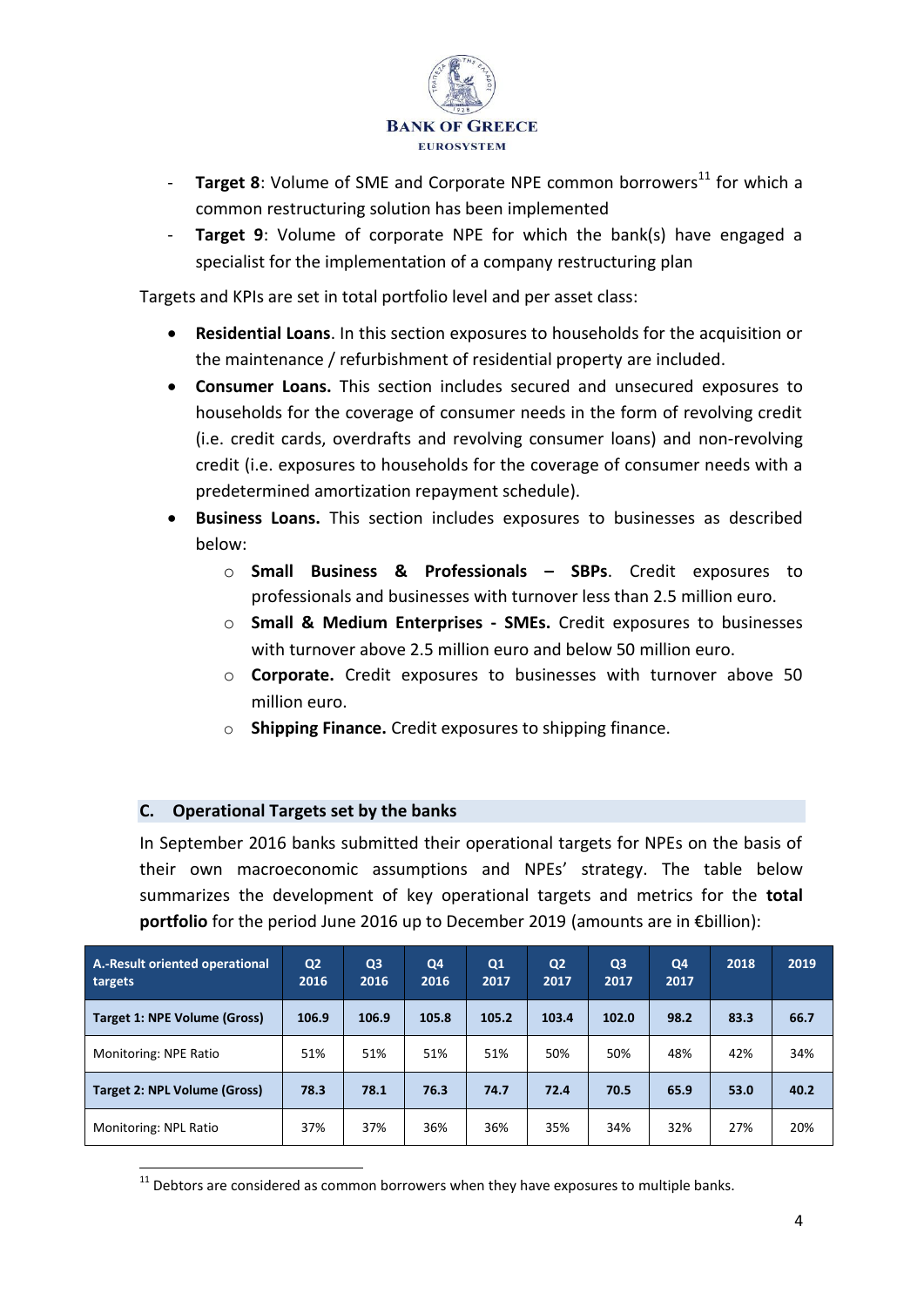

Following the above, the opening balance (June 2016) for NPEs of Greek commercial and cooperative banks is €106.9 bn (these exposures do not include off-balance sheet items of approx.  $E1.5$  bn). Banks have set a target for a -38% reduction of their NPEs within the period, reaching €66.7 bn by 2019.

According to the banks' submissions, the largest part of the reduction will be effective in 2018 and 2019. The reduction is mainly driven by curing of loans and write-offs and to a lesser extent by liquidations, collections and sales of loans. The reduction of balances is mitigated by the inflows of new NPEs, which are expected to remain quite significant in the second half of 2016 and in 2017. The NPEs as a percentage of total exposure will gradually decelerate and reach 34% in 2019.

More specifically, approx. 29% of the June 2016 opening balance for NPEs will be rehabilitated to performing status, mostly on the back of effective loan restructurings. However, this reduction is counterbalanced by new inflows of non-performing exposures and re-defaulted customers (in total 28% of June 2016 NPEs). Additionally, collections and liquidations of NPEs will contribute by 16% to NPEs reduction, the sale of loans by 7% and write-offs and other by 14%, resulting in an overall decrease of NPEs by 38% for the period June 2016 to 2019. The drivers of NPE reduction are presented in the diagram below:



# NPE movement Q2.2016 - 2019

For the same period the reduction in loans past due more than 90 days ("NPLs") is set at 49%, thus from €78.3 bn in June 2016 to €40.2 bn in 2019. The relevant NPLs ratio decreases in the same period from 37% to 20%. The larger reduction in the stock and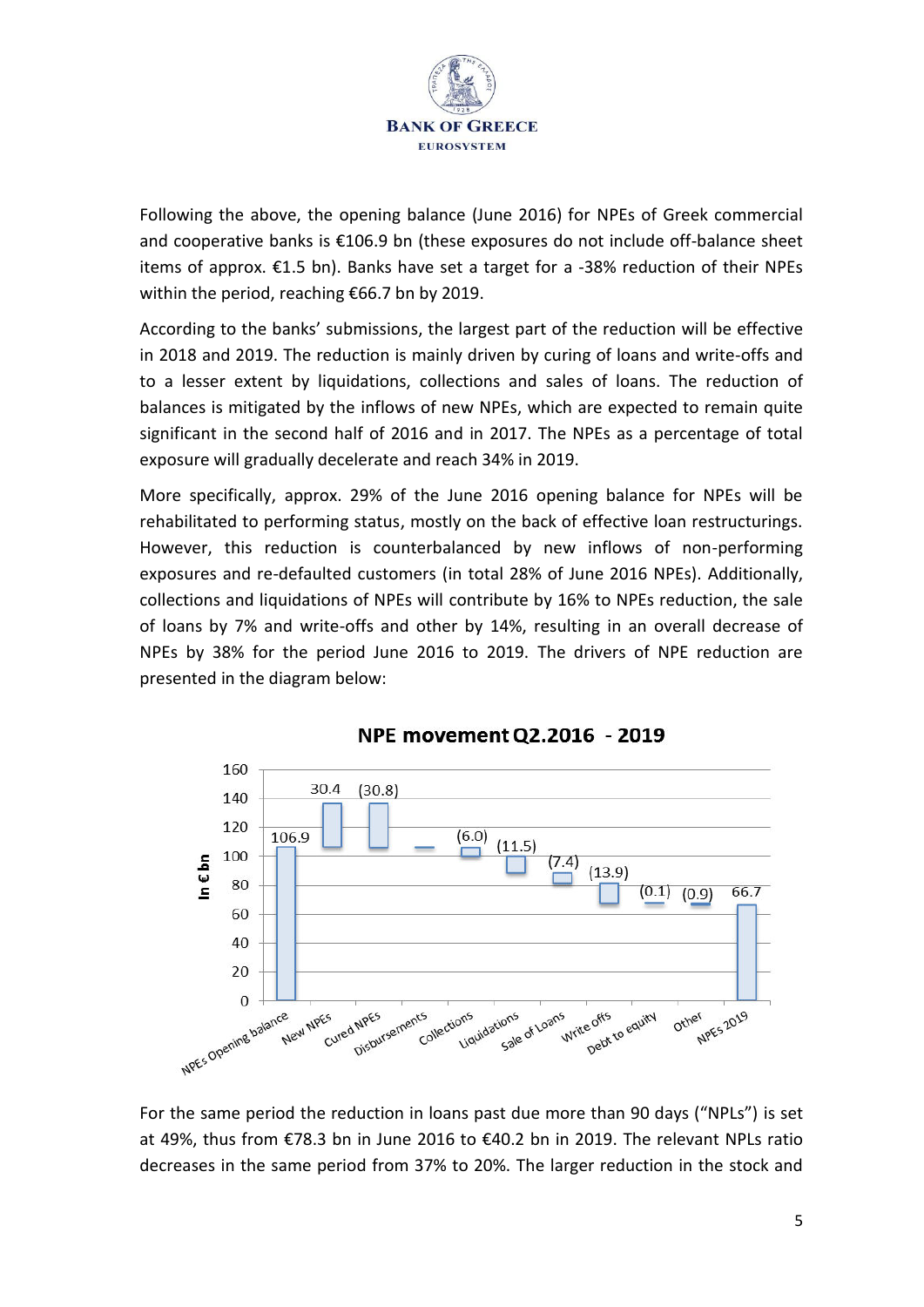

ratio of NPLs compared to the NPEs is mostly related to the minimum probation period of one year for the curing of forborne loans, as per EBA guidelines.

The information below refers to the movement of selected balances and metrics for the three main asset classes, i.e. mortgages, consumer and business loans. More specifically:

The table below shows the development of selected operational targets and metrics for the **mortgage portfolio** for the period of June 2016 up to December 2019 (amounts are in  $\epsilon$ billion):

| A.-Result oriented operational<br>targets | Q <sub>2</sub><br>2016 | Q <sub>3</sub><br>2016 | Q <sub>4</sub><br>2016 | Q1<br>2017 | Q <sub>2</sub><br>2017 | Q <sub>3</sub><br>2017 | Q <sub>4</sub><br>2017 | 2018 | 2019 |
|-------------------------------------------|------------------------|------------------------|------------------------|------------|------------------------|------------------------|------------------------|------|------|
| <b>Target 1: NPE Volume (Gross)</b>       | 28.1                   | 27.6                   | 27.4                   | 27.3       | 27.0                   | 26.7                   | 26.3                   | 23.6 | 19.7 |
| Monitoring: NPE Ratio                     | 42%                    | 42%                    | 42%                    | 42%        | 41%                    | 41%                    | 41%                    | 37%  | 32%  |
| <b>Target 2: NPL Volume (Gross)</b>       | 20.7                   | 20.9                   | 20.9                   | 20.6       | 20.2                   | 19.8                   | 19.3                   | 16.5 | 12.9 |
| Monitoring: NPL Ratio                     | 31%                    | 31%                    | 31%                    | 31%        | 31%                    | 30%                    | 30%                    | 26%  | 21%  |

The table below shows the development of selected operational targets and metrics for the **consumer portfolio** for the period of June 2016 up to December 2019 (amounts are in €billion):

| A.-Result oriented operational<br>targets | Q <sub>2</sub><br>2016 | Q <sub>3</sub><br>2016 | Q4<br>2016 | Q1<br>2017 | Q <sub>2</sub><br>2017 | Q <sub>3</sub><br>2017 | Q4<br>2017 | 2018 | 2019 |
|-------------------------------------------|------------------------|------------------------|------------|------------|------------------------|------------------------|------------|------|------|
| <b>Target 1: NPE Volume (Gross)</b>       | 15.2                   | 15.0                   | 14.5       | 14.2       | 13.7                   | 13.4                   | 12.1       | 8.9  | 6.5  |
| Monitoring: NPE Ratio                     | 64%                    | 64%                    | 63%        | 62%        | 61%                    | 60%                    | 58%        | 47%  | 36%  |
| <b>Target 2: NPL Volume (Gross)</b>       | 12.5                   | 12.2                   | 11.8       | 11.6       | 11.1                   | 10.9                   | 9.7        | 6.7  | 4.6  |
| Monitoring: NPL Ratio                     | 52%                    | 52%                    | 51%        | 50%        | 49%                    | 49%                    | 46%        | 35%  | 25%  |

The table below shows the development of selected operational targets and metrics for the **business portfolio** (incl. all sub-asset classes of the business portfolio) for the period of June 2016 up to December 2019 (amounts are in €billion):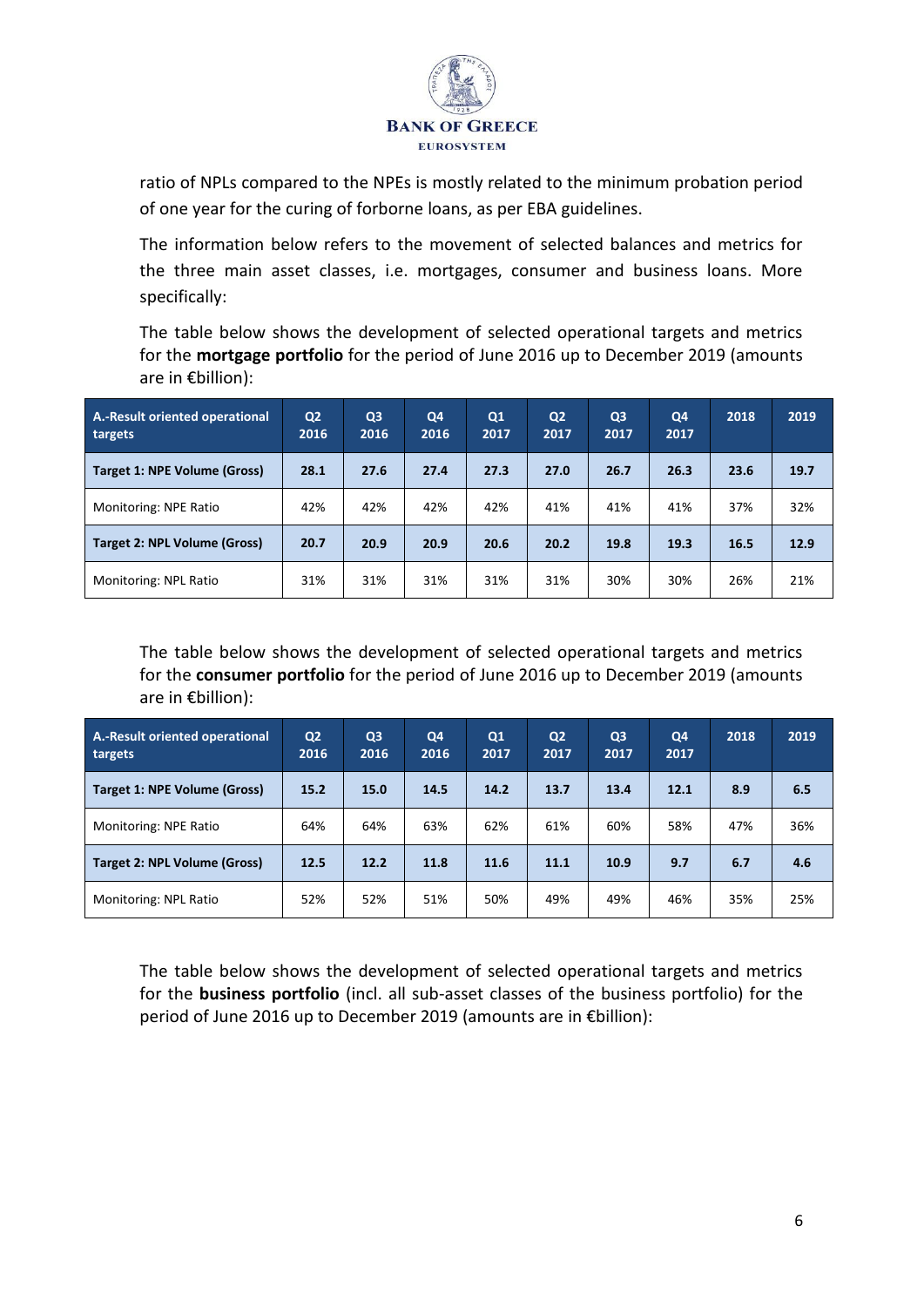

| <b>A.-Result oriented operational</b><br>targets | Q <sub>2</sub><br>2016 | Q <sub>3</sub><br>2016 | Q <sub>4</sub><br>2016 | Q1<br>2017 | Q <sub>2</sub><br>2017 | Q <sub>3</sub><br>2017 | Q4<br>2017 | 2018 | 2019 |
|--------------------------------------------------|------------------------|------------------------|------------------------|------------|------------------------|------------------------|------------|------|------|
| <b>Target 1: NPE Volume (Gross)</b>              | 63.6                   | 64.3                   | 63.9                   | 63.7       | 62.7                   | 61.9                   | 59.8       | 50.7 | 40.5 |
| Monitoring: NPE Ratio                            | 53%                    | 53%                    | 53%                    | 53%        | 53%                    | 52%                    | 50%        | 43%  | 35%  |
| <b>Target 2: NPL Volume (Gross)</b>              | 45.1                   | 45.0                   | 43.6                   | 42.6       | 41.0                   | 39.8                   | 36.9       | 29.9 | 22.7 |
| Monitoring: NPL Ratio                            | 37%                    | 37%                    | 36%                    | 36%        | 35%                    | 34%                    | 31%        | 26%  | 19%  |

 Further to the previous analysis, the table below summarizes the contribution of each portfolio to the reduction in NPEs for the period June 2016 to December 2019:

| Share of each portfolio in NPEs reduction |                    |                 |                 |            |            |           |                 |  |  |  |  |
|-------------------------------------------|--------------------|-----------------|-----------------|------------|------------|-----------|-----------------|--|--|--|--|
| <b>TOTAL</b>                              | <b>Residential</b> | <b>Consumer</b> | <b>Business</b> | <b>SBP</b> | <b>SME</b> | Corporate | <b>Shipping</b> |  |  |  |  |
| 100%                                      | 21%                | 22%             | 58%             | 15%        | 26%        | 16%       | 1%              |  |  |  |  |

In addition to target-setting over NPEs and NPLs level, more targets have been set to monitor the banks' performance in reducing NPEs. In specific:

**Target 3** (Cash recoveries (collections, liquidations and sales) from NPEs / Total average NPEs) aims in monitoring the results of collections efforts as well as the amounts of cash collected from collaterals' liquidations and loans' sales. Banks' targets are set towards increasing collections on an annual basis, mainly due to expected increasing liquidation proceeds. The diagram below presents the evolution of cash recoveries from NPEs throughout the years 2016-2019: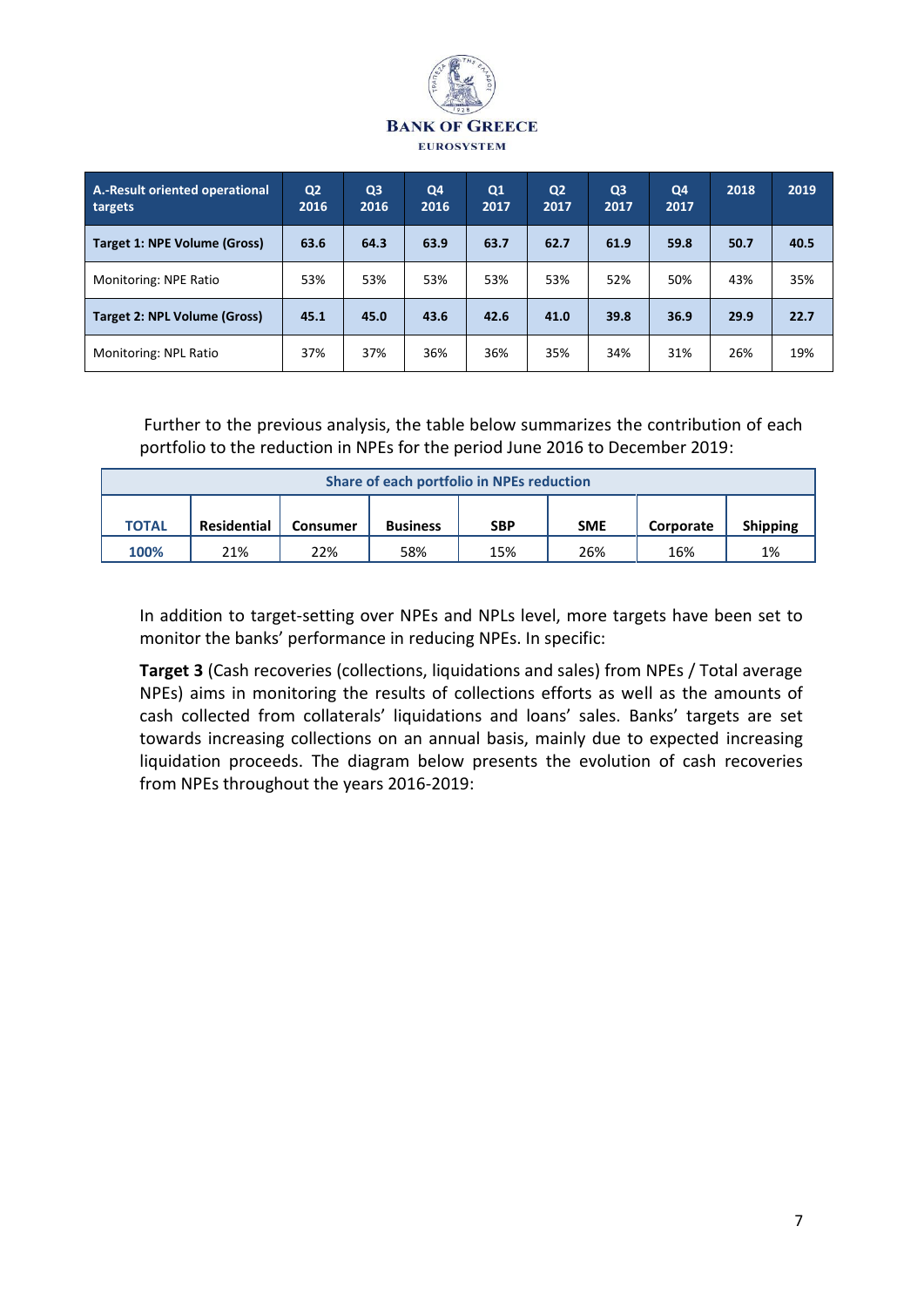





The table below summarizes the contribution of each portfolio to the cash collected during the 4-year period:

| Share of each portfolio in NPEs' cash recoveries |                    |          |                 |            |            |           |                 |  |  |  |  |
|--------------------------------------------------|--------------------|----------|-----------------|------------|------------|-----------|-----------------|--|--|--|--|
| <b>TOTAL</b>                                     | <b>Residential</b> | Consumer | <b>Business</b> | <b>SBP</b> | <b>SME</b> | Corporate | <b>Shipping</b> |  |  |  |  |
| 100%                                             | 19%                | 10%      | 71%             | 15%        | 27%        | 26%       | 3%              |  |  |  |  |

**Target 4** monitors the composition of modification solutions offered to distressed customers, measuring the long-term ("LT") modifications<sup>12</sup> over the population of NPEs and performing LT modifications. All institutions are aiming towards increasing LT modifications, with target 4 varying from 27%-61% in 2019 from a much lower range of 15%-19% in Q2.2016. Long term modifications are offered for a period longer than two years and indicate more sustainable solutions that could lead to the transition of a borrower into viability and finally into a cured status. Therefore, Target 4 is considered as a key operational target.

**Target 5** monitors loans which are over 720 days past due ("dpd") but not denounced as a percentage of loans over 720 dpd but not denounced and denounced loans. The target applies solely to business loans. All institutions are aiming at enhancing efforts to denounce such loans and proceed with legal actions, with the percentage of over 720 dpd not denounced loans decreasing significantly from Q2.2016 (ranging 6%-26%) until 2019 (ranging 1%-7%).

-

 $12$  The types of long term modifications that are widely used are grouped, standardized and ranked in ECA 102/30.08.2016, in order to have data that are comparable, transparent and better monitored, both per credit institution and on a banking system level.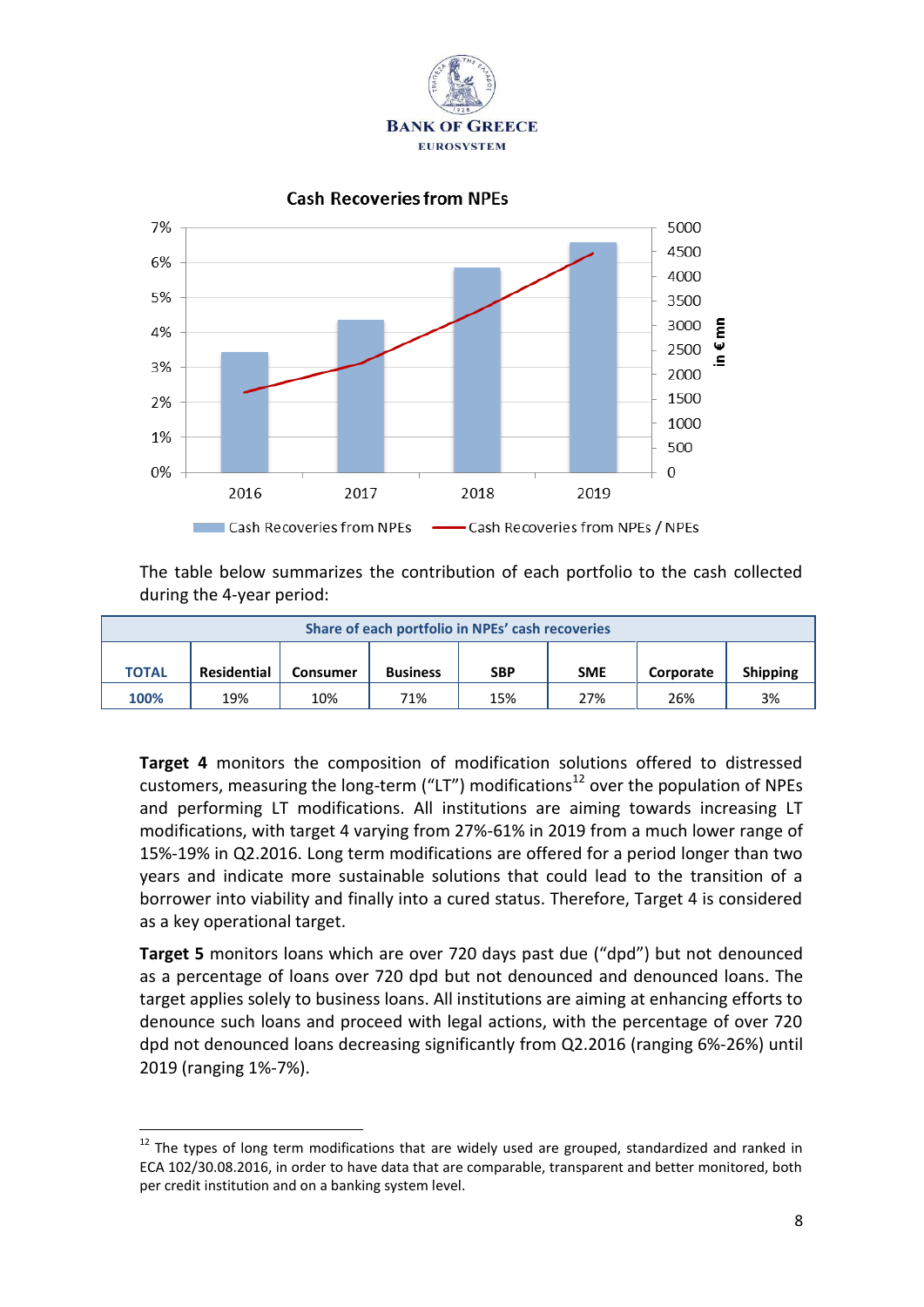

**Target 6,** in consequence, monitors the course of legal actions taken over denounced loans, which remain at a very high level (87% - 100%) throughout the period until 2019.

**Target 7** monitors the SME portfolio explicitly. In specific, target 7 examines the percentage of active SMEs for which a viability analysis has been conducted in the last 12 months. Institutions have targeted in improving significantly in this area, increasing the percentage of viability analysis conducted up to a range of 80%-97% in 2019, in order to offer appropriate restructuring solutions.

**Target 8** examines the efforts to implement common restructuring solutions over common borrowers' corporate and SME loans. As far as SMEs are concerned, loans with common restructuring solutions reach a pick at the end of 2017 increased by 45% compared to Q2.2016. A more ambitious target has been set for corporate loans, where common restructuring solutions double in 2017 and remain at significantly high levels until 2019 (up by 55% compared to Q2.2016).

**Target 9,** finally, aims at monitoring the amount of Corporate NPEs for which a specialist is engaged to implement a company restructuring plan. Accordingly, banks have set ambitious targets, aiming at doubling the amount of such loans by 2019 compared to Q2.2016.

# **D. Targets' comparison with actual September 2016 data**

Banks have submitted their September 2016 data on asset quality on the basis of the ECA 47 reporting templates; this has enabled us to compare the actual prudential data with the operational targets set.